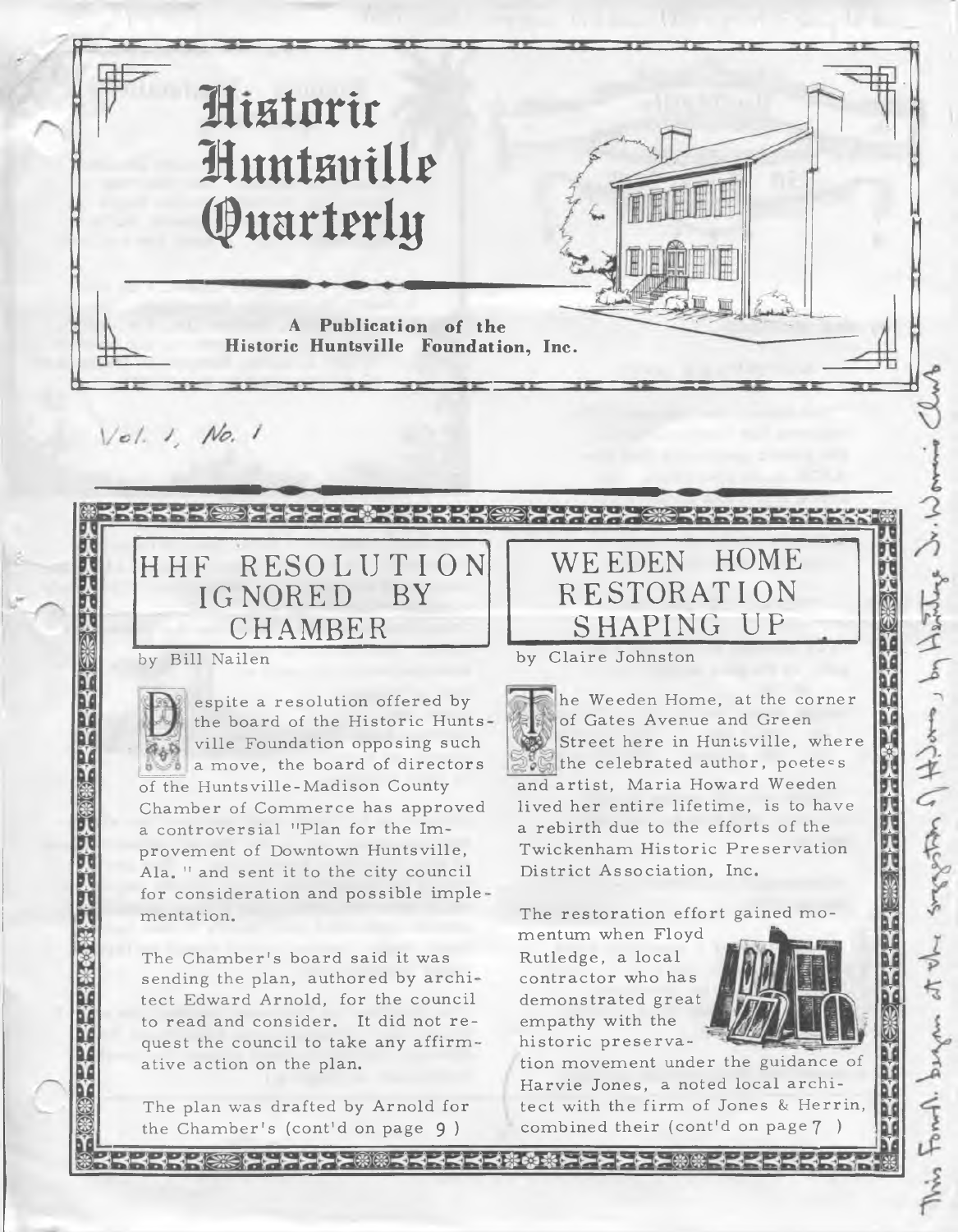

by Nan Holloway

### "HUNTSVILLE BATH

"The subscriber respectfully informs his customers and the public generally that the BATH is in operation. He hopes from unwearied diligence to give general satisfaction to those who may favor him with their calls.

### "TERMS OF BATHING

"For bathing during the season, to be paid in advance - -  $---$  \$5.00.

|       | Single bath, warm |  | 25 cents       |
|-------|-------------------|--|----------------|
|       | do do, cold       |  | 12 $1/2$ cents |
| $d$ o | do, shower        |  | 12 $1/2$ cents |

"Those who all owing on old accounts will please call and pay up. "

"Alabama Republican" ---March 1825



warm batn for a quarter, eight pounds of sugar for a dollar and James Monroe as president Scharacterized the first quarter of 1825 in Huntsville.

The steamboat Steubenville arrived

## Historic Huntsville **Ouarterly**

|  | EditorClaire Johnston             |
|--|-----------------------------------|
|  | Associate Editor. . Nan Holloway  |
|  | Associate Editor. . Evelyn Riggs  |
|  | Assistant Editor. . Lynwood Smith |
|  | Publisher. Kent Lee Holloway      |

**Published four times annually by the Historic Huntsville Foundation, Inc., P. 0. Box 2008, Huntsville, Ala. 35804. Subscriptions: free to all members of the Historic Huntsville Foundation; \$2.50 per year to all others.**

regularly departing from New Orleans via Florence. It brought fresh supplies of coffee, mackerel and sugar to Huntsville. The newly completed Indian Creek Canal, chartered from Huntsville to Triana on the Tennessee

River, facilitated in this transportation as well as

that of cotton, from the surrounding county en route to New Orleans.

Owners of hydrants took notice of an alarm ing announcement in the March eleventh issue of the "Alabama Republican." The proprietor of the Huntsville Water Works emphatically informed them that if they permitted others than their own fam ily to use water from them, their contract would be terminated immediately.

The first day of February marked the end of Huntsville's Planters and Merchants Bank. Govenor Isarel Pickens signed the death (continued on page 6 )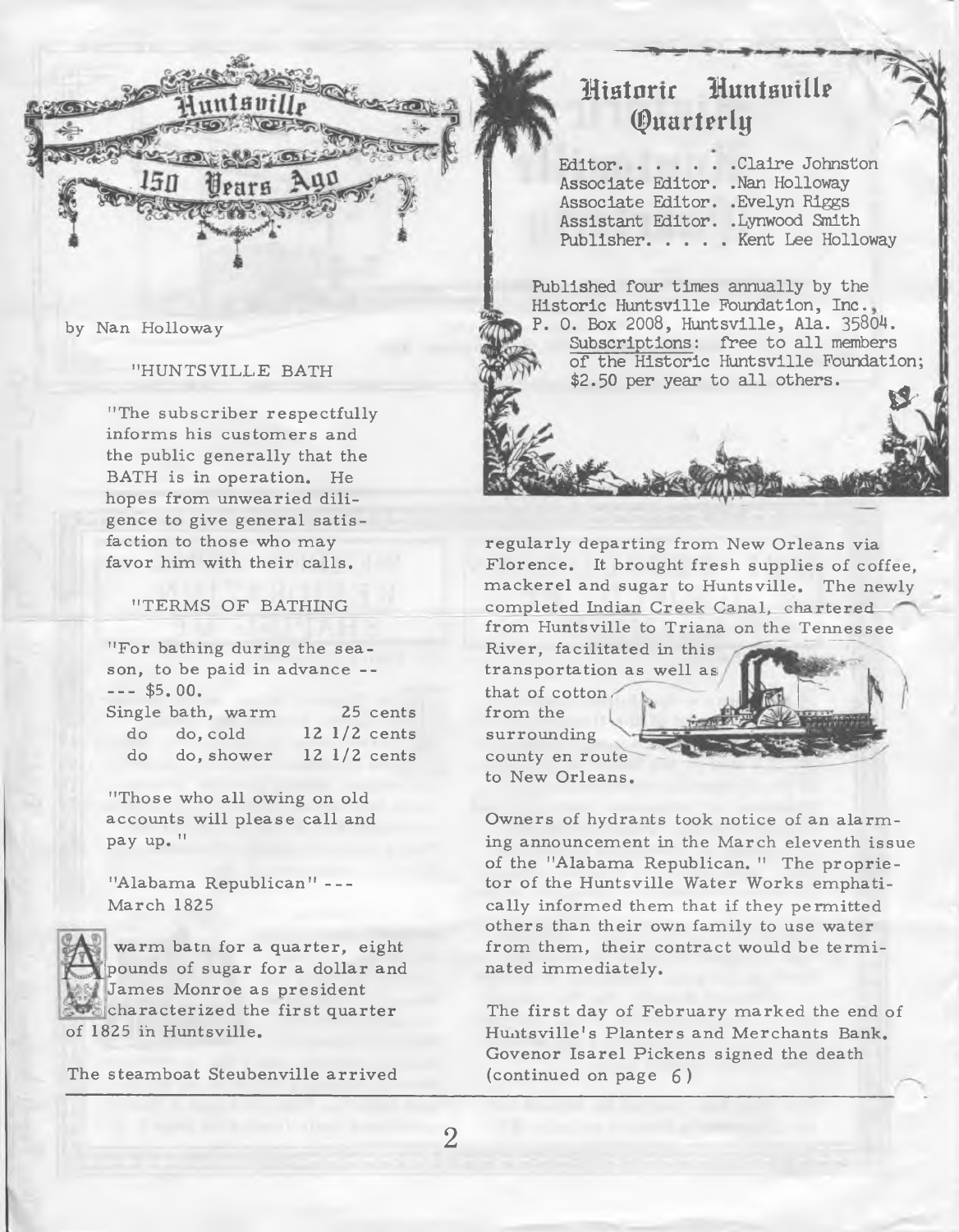**Officers of the Historic Huntsville\* Foundation, Inc.**

**CHAIRMAN: C. Lynwood Smith, Jr. VICE-CHAIRMAN: Mrs. Pat Laxon TREASURER: Tommy Beason SECRETARY: John R. Wynn IMMEDIATE PAST CHAIRMAN: Harvie P. Jones**

### **BOARD OF DIRECTORS**

Leroy Simms James S. Wall Mrs. Sarah Batson Hall Bryant, Sr. John E. Hoar Harvie P. Jones R ichard Van Valkenburgh, Jr. John R. Wynn Mrs. Shannon Allison Robert G. Cope Mrs. Linda Doud Bill King

Richard E. Oliver Mrs. Sandra Turner Mrs. Pat Laxon J. Earl Robertson. James Record Mrs. Joseph C. Moquin Tommy Beason Mrs. Cynthia Caffey John G. Gann Bill Offenloch Bill Nailen Lynwood Smith

**STACKS BIFFICACES RECEIVED** 

**C H A I R M A N 'S REPORT**

by Lynwood Smith

It is a distinct pleasure for me to inaugurate the first issue of the Historic Huntsville Quarterly. This publication is an important event, both for the Historic Huntsville Foundation and Huntsvillians generally.

Each of us who live in Huntsville share the common good fortune of residing in a community that enjoys a rich historical heritage. Throughout its history, Huntsville's citizens have made significant contributions to our State's and Nation's cultural, scientific, econom ic, and governmental development. In striving for a better community in which to live and work, we can look back at, and ake strength and (continued on page  $8$ 

# **T R E A S U R E R 'S REPORT**

by R. Thomas Beason

The following is a statement of the Historic Huntsville Foundation, Inc. for the nine month period ending December 31, 1974:

| Income                        |         |  |                      |
|-------------------------------|---------|--|----------------------|
| Dues                          |         |  | 662.00               |
| Donations                     |         |  | 500.00<br>\$1,162.00 |
| Expenses                      |         |  |                      |
| Supplies &                    | \$57.79 |  |                      |
| Postage                       | 12.00   |  |                      |
|                               | \$69.79 |  | \$69.79              |
| <b>Excess of Revenue Over</b> |         |  |                      |
| Expenses & Fund Balance       |         |  |                      |
| December 31, 1974:            |         |  | \$1,092.21           |
| Assets                        |         |  |                      |
| Cash in Bank                  |         |  | \$1,092.21           |
| Metal Cornice Trim            |         |  |                      |
| American National             |         |  |                      |
| Bank                          |         |  | Not yet appraised    |
|                               |         |  |                      |

I also wish to announce that I have selected the following members of the Foundation to serve as members of the Finance Committee: Jim Gaines; Richard Van Valkenburg; Gordon Darnell; John Wynn; Bill Rutledge; Mary Rutledge; and Jan Beason.

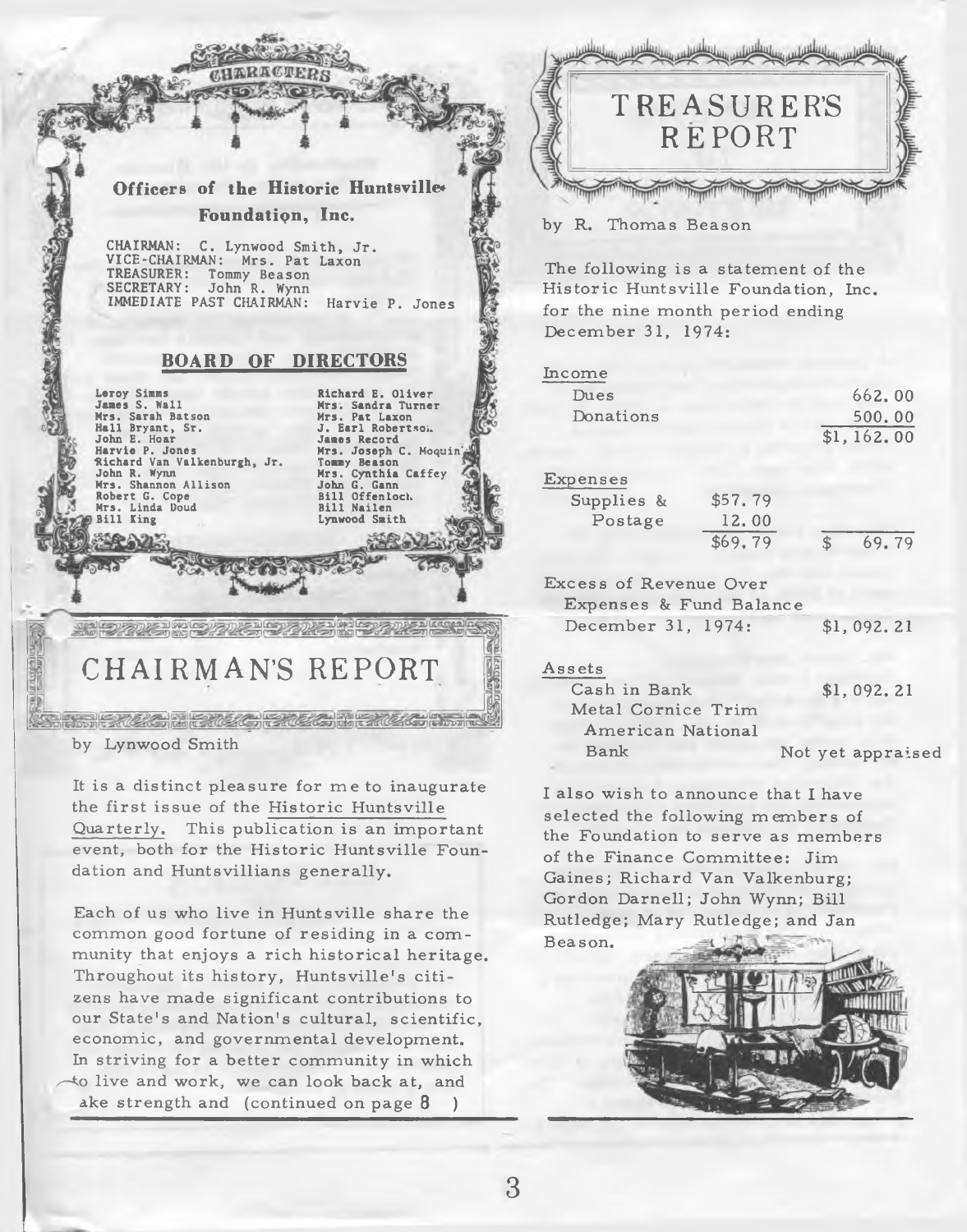

A general membership meeting of the Historic Huntsville Foundation Inc., was held on December 3, 1974, at 7:00 P. M. in the United States District Court chambers, Clinton Street, Huntsville, Alabama. Mr. Lynwood Smith, Chairman, presided.

The first order of business was the Treasurer's report. Tommy Beason stated that the Foundation had cash on hand of \$600. 21 and that there was an outstanding bill for postage of \$6. 00.

Mr. Smith then announced that the Heritage Junior Women's Club recently made a donation to the Foundation in the amount of \$500.00. Upon motion duly made, seconded and carried unanimously, the membership directed the Chairman to prepare a resolution expressing the gratitude of the Historic Huntsville Foundation for the gift.

Mr. Smith reported that the following standing committees prescribed by the Foundation's by-laws, have been selected. The Nominating Committee shall consist of Harvie Jones, Chairman, Shannon Allison (board member); Leroy Sims (board member); Jim Gaines (general membership) and Evelyn D. Riggs (general membership). The Finance Committee consists of Tom Beason, Chairman and Jim Gaines. The Finance Committee will prepare a budget and prepare  $\text{\&}$  continued on page 5)

**Membership in the Historic Huntsville Foundation**

**If you want to become a member of the Historic Huntsville Foundation, and to assist in enhancing Huntsville's future by preserving its significant architectural and historic heritage, send your name, iddress, telephone number (hone and office) and check inthe appropriate amount (made payable to the Historic Huntsville Foundation Inc.) to: Mrs. Lochlln W. Caffey, Chairwoman, Membership Committee, Historic Huntsville Foundation, 100 Calhoun Street, S.E. Huntsville, Alabama 35801.**

#### **MEMBERSHIP CLASSES**

| Student.             |  |  | 2.50  |               |
|----------------------|--|--|-------|---------------|
| Active (Individual). |  |  | 10.00 |               |
| Business             |  |  | 50.00 |               |
| Patron               |  |  |       | $25. - 99.00$ |
| Benefactor.          |  |  |       | 100. or more  |
|                      |  |  |       |               |

## **e x p r e s s io n OF THANKS**

The members of the Historic Huntsville Foundation wish to express their gratitude to Kent Lee Holloway of Huntsville. The kind donation of his printing facilities will enable our organization to bring to you this quarterly newsletter.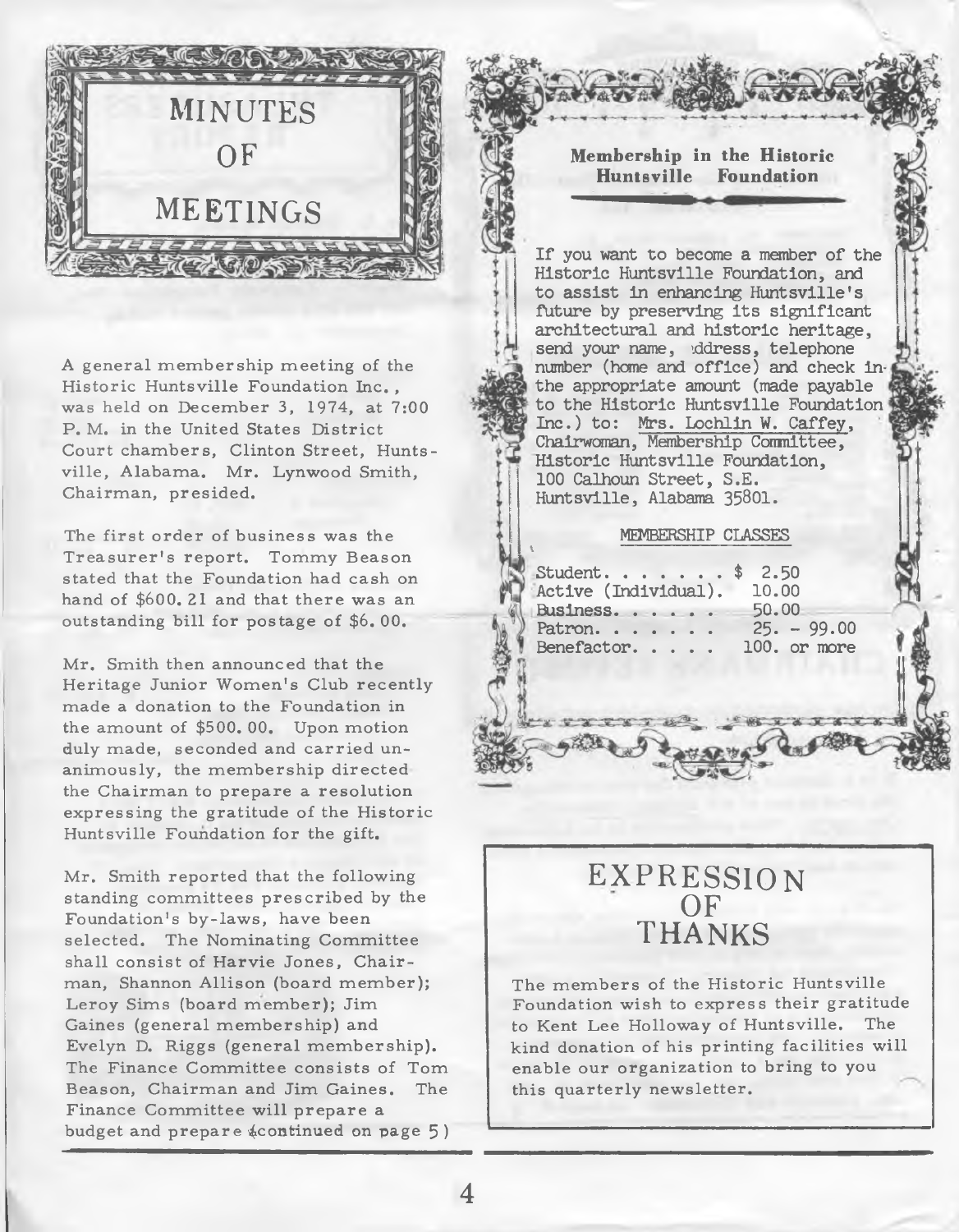

## **EXPRESSION** OF<br>THANKS

The members of the Historic Huntsville Foundation wish to express their gratitude to the Heritage Junior Woman's Club for their generous donation of \$500.00. This contribution came from part of the proceeds of their annual Tour of Homes held in the Fall of 1974. This donation will be used for the future publication of a Walking Tour Guide.

Minutes of Meetings (Continued from page 4)

projects for the Foundation. The membership Committee is chaired by Mrs. Lochlin W. Caffey. She will select the members of the committee to work with her. Its primary responsibility will be to collect dues and to obtain new members for the Foundation. Those who are members of Twickenham,

Town and other sim ilar organizations will be urged to become members of the Foundation.

Mr. Smith reported that the American

National Bank has given to the Foundation a cornice blown away from its building during the April, 1974 tornado. Jim and Nancy Gaines have some doors that they want to donate to the Foundation. A



general discussion followed pertaining to whether the Foundation should con duct warehousing activities for various items such as the cornice and the doors. John Gann was selected as Chairman of a committee to determine the feasibility of the Foundation engaging in such warehousing activities.

Pat Laxton made a report to the membership pertaining to office space available for the Foundation. She reported that there were several possibilities under consideration, including space in the Russell Erskine, space offered by Sophie Young behind her home, and the second floor of the law library. Mrs. Laxton will follow up on these possibilities.

Upon motion made by Harvie Jones, duly seconded and carried unanimously, it was resolved that the Historic Huntsville Foundation, Inc. get in touch with the Chamber of Commerce regarding development of a walking and driving tour of the areas of historic interest in Huntsville and, further, to discuss with Slim Landrum the feasibility of the Chamber of Commerce supplying office space to the Historic Huntsville Foundation, Inc. for this purpose, with the Foundation supplying the personnel to staff this office. (Continued on pg  $6$ )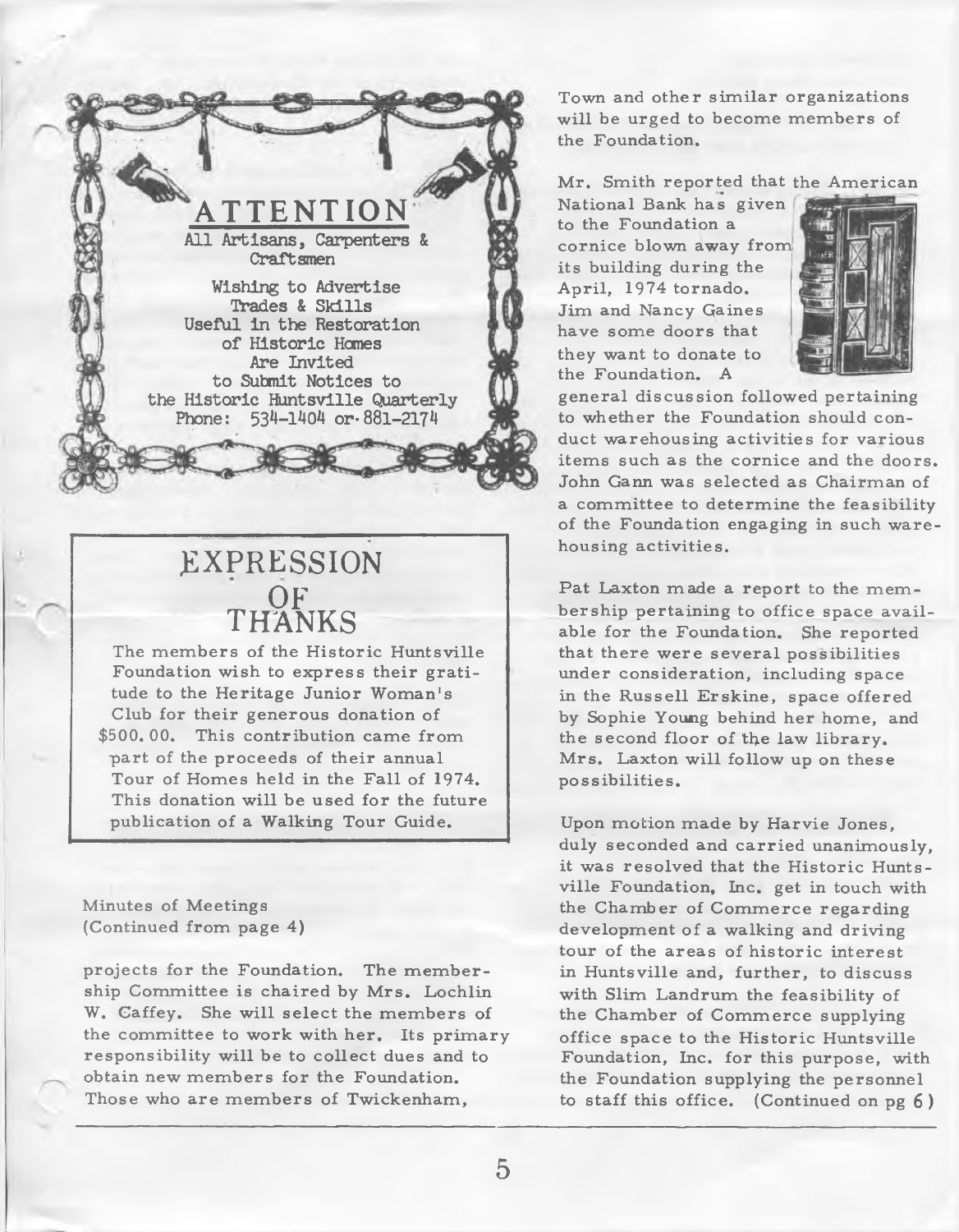### Minutes of Meetings (Continued from page 5)

Mr. Jones will report back to the membership after talking with Mr. Landrum.

r. Smith stated that several proposals were made at the last Board of Directors' meeting concerning a fund-raising project for the Foundation. The proposals discussed were:  $(1)$ republication without revision of a survey of historical structures in five North Alabama counties, complied by the Top of Alabama Regional Council of Governments; (2) republication of the TARCOG study with substantial revision of the text and format; (3) republication, with or without revision of. only the Madison County portion of the TARCOG study;  $(4)$  publication of a "lavish" hardback book showing both interior details of selected Huntsville buildings; or (5) publication of a small pamphlettype book, such as a walking tour booklet. After extensive discussion and upon motion duly made, seconded and carried unanim ously, it was resolved that the Foundation publish a walking tour pamphlet (provided such a pamphlet can be published without deficit financing) which will cover the hub area of Huntsville, Twickenham, Old Town, the Courthouse Square, and the Constitution Hall area of downtown. Bill Nailen was appointed Chairman of the Publishing Committee. Harvie P. Jones. Jim and Nancy Gaines and Catherine Gilliam were selected as members of the Committee. Mr. Smith will also serve as ex-officio committee member.

laire Johnston gave a report of the proposed quarterly new sletter. It will contain general news, minutes of the board and general meetings, articles on current restoration techniques a classified section on items of historical or architectural value, events concerning anything of historical significance in the Huntsville area, and the names and addresses of sources of materials and workmen who can do restoration work. The Credit Bureau of Huntsville will provide free publishing facilities for the newsletter. Each member will receive a free copy, and interested persons who are not members may subscribe. Mrs. Johnston stated that she would make a recommendation to the Board concerning the cost of the newsletter to nonm em bers. Upon motion duly made, seconded and carried unanimously. Claire Johnston was authorized to subscribe to the Old-House Journal, as a research aide to the newsletter staff.

There being no further business to com e before the meeting, and upon motion duly made, seconded and carried unanimously, the same was adjourned.

Huntsville - 150 Years Ago (Continued from page 2)

producing proclamation declaring its charter null and void. The bank's failure to pay specie prompted this action.

On March 4, 1825 Huntsvillians witnessed from afar a very unusual culmination of the Presidential election of 1824. Although Alabamians had voted in large numbers for

Andrew Jackson, and Jackson had more electoral votes than any other candidate, no candidate had a majority of presidential ballots. The matter had been referred to the House of Representatives as provided for in the Twelfth Amendment and as a result of their action (and to the consternation of many Huntsvillians) \_John Qunicy Adams was inaugurated President of the United States.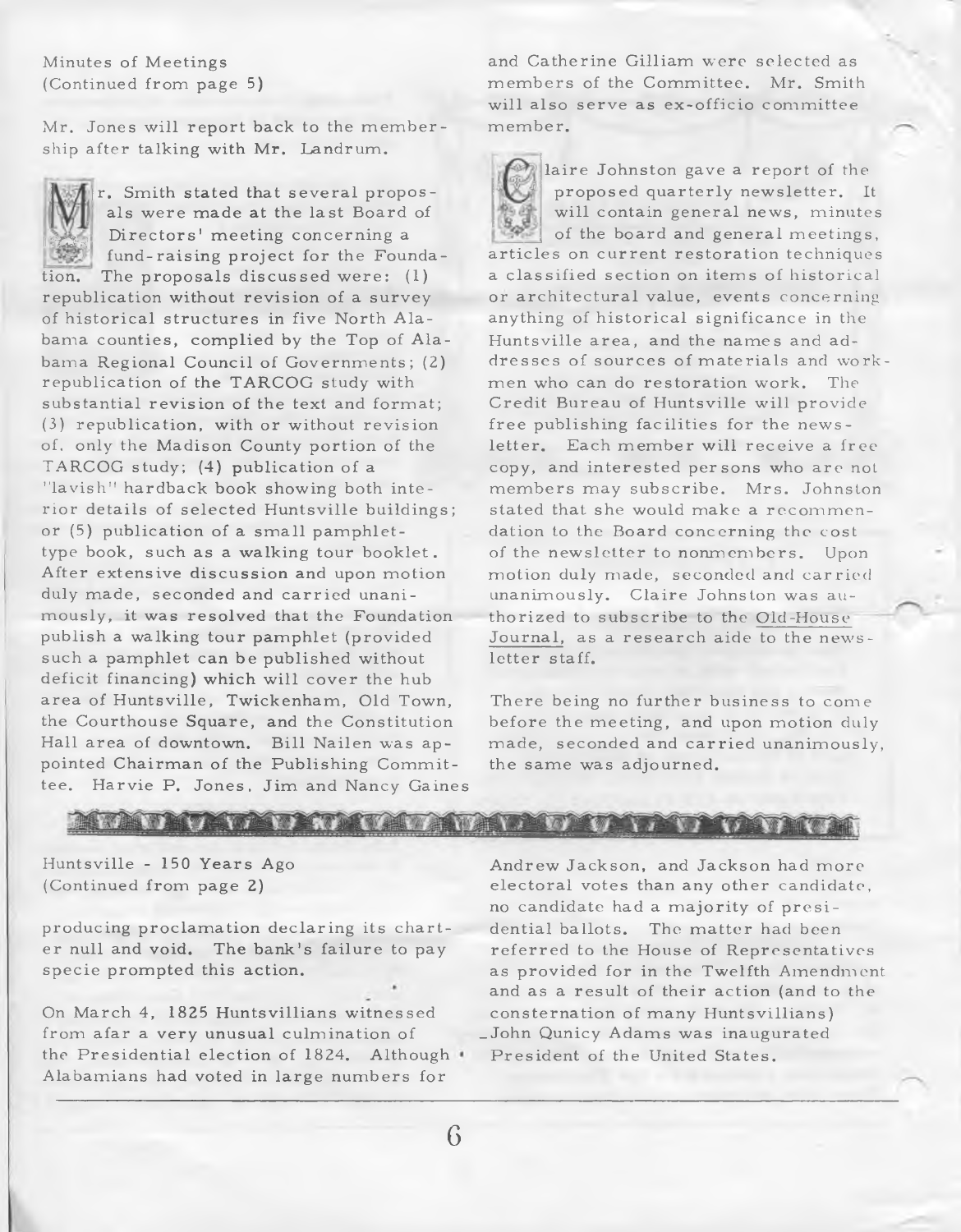Weeden Home Restoration Shaping Up (Continued from page 1)

talents and interests to produce a coordited approach to the many problems of r estoring a historic home.

Records disclose that Henry C. Bradford

built the home in 1819 and lived there until 1821. It was occupied for a period of time by John McKinley, one of the early United



States Senators from Alabama and later an associate justice of the United States Supreme Court.

Bartley M. Lowe came into possession of the home in 1829 and Dr. William D. Weeden acquired it in 1845. Here Miss Howard Weeden was born in 1847, and it remained her home until her death in 1905.

The Weeden family retained possession of the home continuously until 1956 when it was acquired by Mrs. B. A. Stockton.

ring the ownership of the Weeden's they were in it without interruption except for a period of three years, 1862-65, when Mrs. Weeden, like many other North Alabamians, "refugeed" with her family and some servants to South Alabama. During the family's absence, the home was seized by invading Union troops to be used as a headquarters.

The Weeden home is an outstanding example of the Federal period of architecture. The home has the finest detailing and trim of any of the ante-bellum homes. Most of the elaborate carved woodwork and baseboards have survived through the years and have only been replaced where necessary.

In the latter part of the mid 19th century a Greek Revival style porch was added to the structure. This extraneous addition has been removed to more

completely authenticate its original state. Happily, in the process of removing the porch, the original brick sidewalks were discovered and are being re-created.

Restoration of the exterior of the Weeden Home is the principle concern at present. Originally the house had a wood shingle roof. An unfortunate fire about six years ago destroyed part of the roof framing making restorations necessary. The com position roof which covers the rest of the home will remain temporarily. It is expected that wood shingles, which have been utilized in a small area, will eventually cover the entire structure. The restoration is being accomplished on a lim ited budget. Contributions have come from generous and public-spirited citizens and it is hoped that others will join them in large numbers.



very helpful part of the restoration came when John Martz and other m em bers of the Huntsville Chapter I of the Alabama Archaeological Society undertook a "dig" of the area.

It was their purpose to uncover the exact lay-out of the grounds, out houses and gardens of the Weeden Home. Their efforts were successful in a striking degree, discovering where the garden walls stood, the location of the smokehouse and other significant finds. They even found the original wall caps typical of the Federal period, providing a pattern that could be followed in reproducing the wall.

The well that supplied water to the prem ises was located along with artifacts and hardware of the period when the Weeden home was perhaps at it stateliest. Five unbroken bottles, two of which still bore labels declaring the contents to be "Dr. Williams' Compound Pulmoric Balsam" and "Dr. King's New Life Pills" were among other findings, **(cont'd on** page **9)**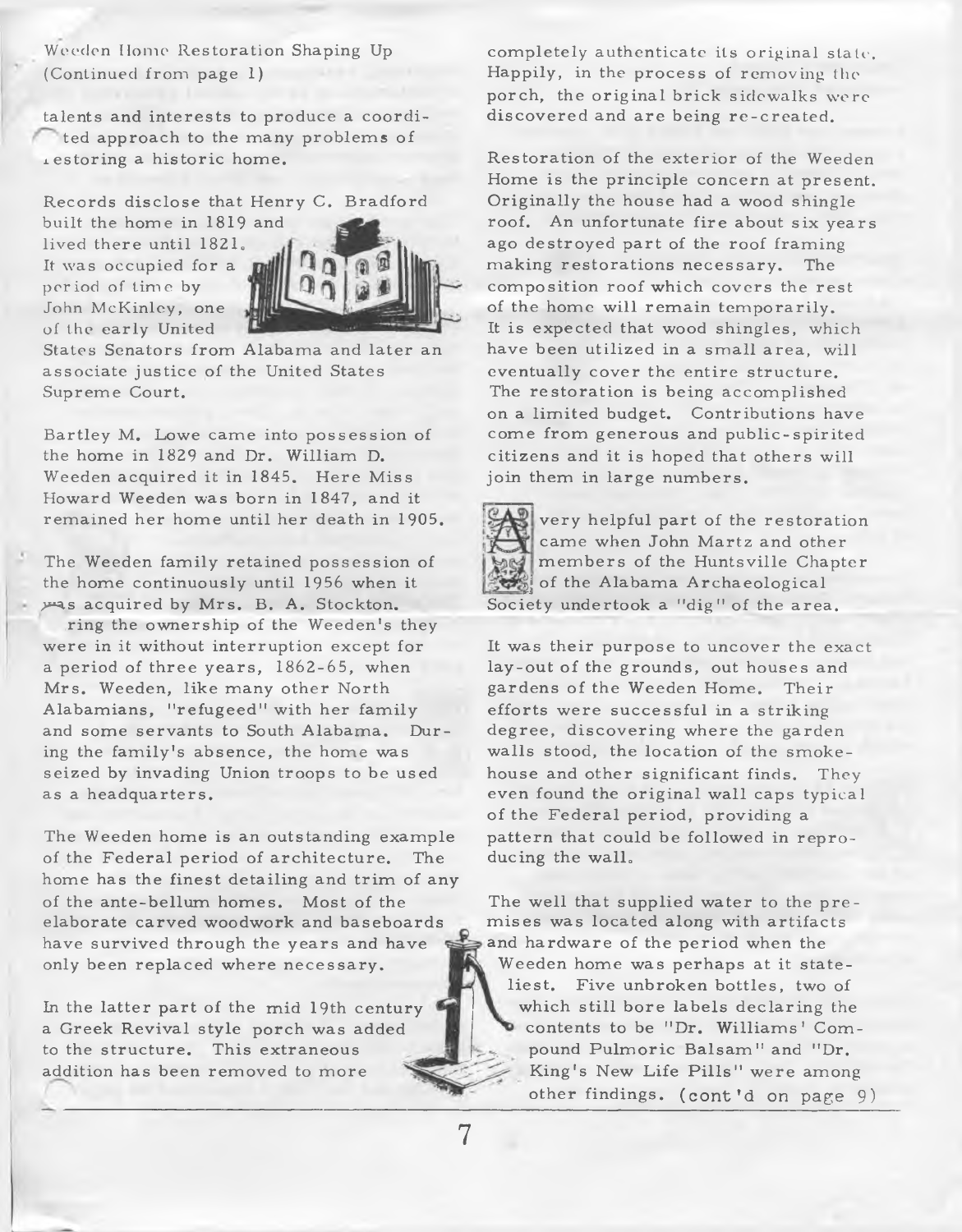### Chairman's Report  $(continued from page 3)$

in spiration from our proud past. In this regard, the many, gracious structures which ornament our downtown area are physical rem inders of that heritage. As such, they are worthy of preservation.

Unfortunately, when Huntsville made its headlong rush into the Twentieth Century, many structures of historical or architectural significance were sacrificed on the altar of "Progress." However, in recent years, many of our citizens have realized that



Huntsville's explosive transition from a sleepy, agricultural market-center to "Rocket City, U.S.A., " may not have been "progress" in a qualitative sense at all.

In seeking to diversify our economic community, Huntsvillians may have overlooked a very important asset for the attraction of investment capital from other sections of the country: our architectural and cultural heritage. If Huntsville can offer those tired of the urban problems associated with the North anything, it is "a better place in which to live, work, and rear children. "



ndeed, Huntsville has the opportunity to be unique. We can offer a juxtaposition of space-age vibrancy with the more relaxed, gracious heritage of the southern way of life. As the only tangible link with that style of life which now, truly is "Gone With the Wind, " our remaining historical structures are worthy of preservation.

In order to further the foregoing aims, the Historic Huntsville Foundation was created in April, 1974, as a non-profit corporation "to acquire, hold, improve, sell, exchange preserve, develop, and restore sites,

buildings, residences and other structures of historical or architectural interest in and around Huntsville, Madison County, Alabama, and to increase knowledge and greater appreciation of such sites, buildings, residences, and other structures. "

This publication marks one, great step toward the achievement of the Foundation's goals. We hope that it will focus attention on the historical redevelopment movement in our community, and bring to our organization additional members and financial support. In addition to serving as the organ for presenting announcements and news of interest to HHF members, this newsletter will, from time-to-time, publish articles about current restoration in and around Huntsville; practical articles on restora tion techniques; a classified section for advertisement of architectural components

and antique furnishings; and listings of artisans and craftsmen who are interested in the restoration of historic structures. The editors, of course, solicit



your suggestions and comments regarding any topics you feel should be included in forthcom ing issues.



n closing, I must add that a great debt of gratitude is owed by all of us to Mr. Kent Lee Holloway and the Credit Bureau of Huntsville. Mr. Holloway has exhibited a compelling interest in the goals of our Foundation and an unusually magnanimous nature by agreeto publish this, and forthcoming issues of the Historic Huntsville Quarterly at no charge to the Foundation other than the cost of postage. I sincerely hope that each of you will, when the opportunity presents itself, express to him your personal thanks.

In like spirit, I wish to express to the members of the Heritage Junior Woman's Club the gratitude of the entire Foundation membership for the Club's (continued on page '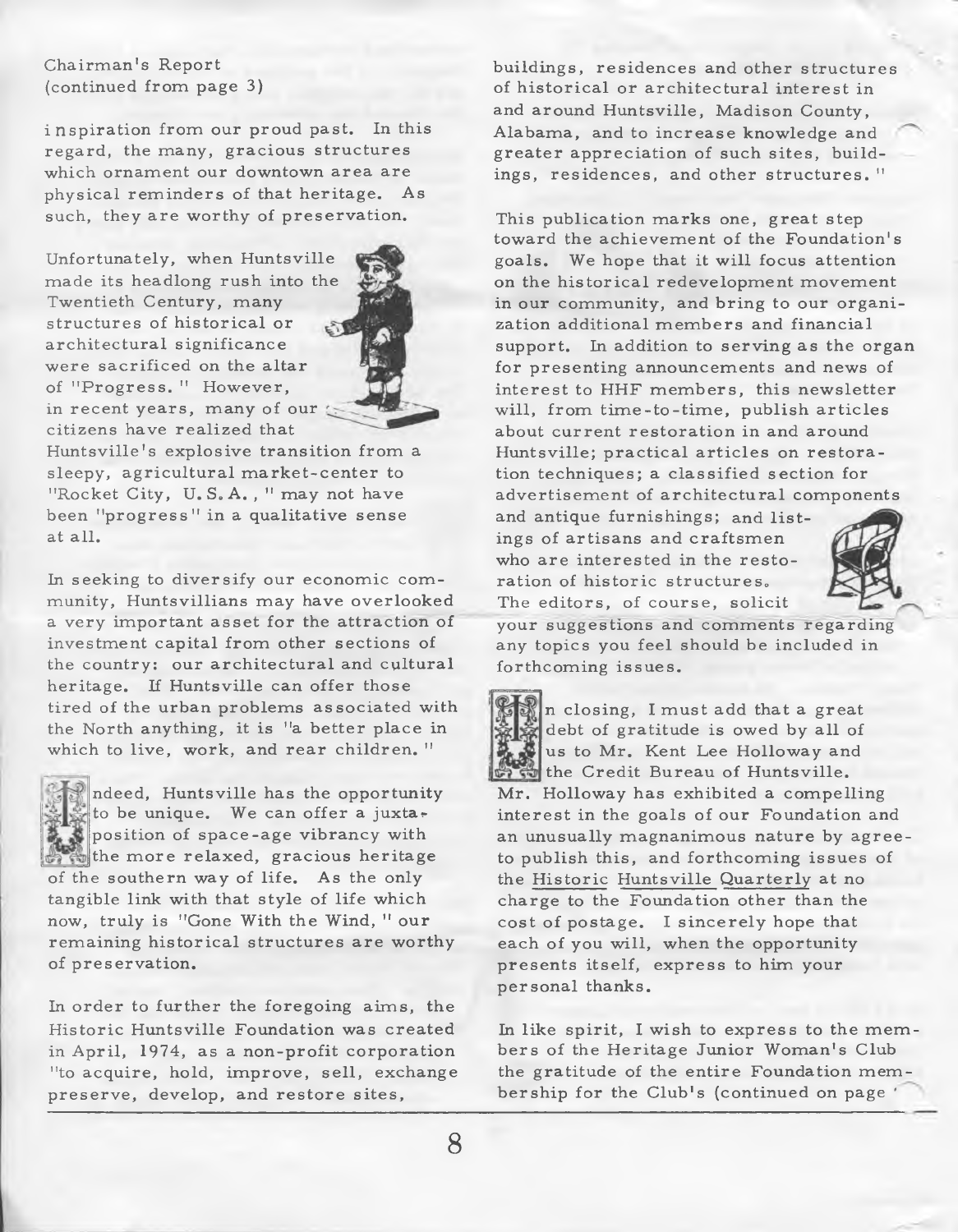### Chairman's Report (continued from page  $8$ )

continued support. The Foundation is the outgrowth of a project of the Arts Department of the Heritage Junior Woman's Club. Many of our members also are members of the Woman's Club. And, as reported elsewhere in this issue, the Heritage Junior Woman's Club recently donated \$500 to the Foundation, thereby boosting our treasury over the \$1,000 mark. If the Historic Huntsville Foundation suceeds in having a positive impact on the quality of life in Huntsville, that success will in large measure be due to the unswerving devotion of the kind and gracious ladies of the Heritage Club who, already, have earned the respect of Huntsville for their many civic activities. We salute, and thank you one and all.

### <u>OLAALAALAALAALAALAALAALO</u>

HHF Resolution Ignored by Chamber  $(continued from page 1)$ 

Downtown Improvement Committee, and in places seemed highly critical of the historical restoration movement in the central city.

It said, for example, that downtown Huntsville "should communicate solidarity as a vigorous financial center, government seat, and major shopping district. The quaint, rem odeled village square does not answer this set of criteria. We need high quality contemporary buildings."

It also stated that the current image of downtown being prom oted is one of "20th century nostalgia." It claimed that the majority of redevelopment downtown to date had consisted of the historic restoration of facades of existing buildings, and stated "as works of architecture, the old facades along downtown streets are neither historically significant nor of high architectural quality."

The plan was completed in September and

Weeden Home Restoration Shaping Up (continued from page 7)

Mr. Martz is quick to give credit for such success as has been achieved in the excavation to a group of about  $50$  young people who volunteered their services. The aid p roferred by the Huntsville Garden Club should not go unrecognized and certainly Harvilee Harbarger, landscape designer, who has donated her services to make the garden as authentic as possible.

asum experiments as a moment system of the community of the community Have any Experiences to share with other readers? Send your ideas and hints to: The Editor, Historic Huntsville Quarterly 412 Zandale Dr. S. W., Huntsville, Ala. 35801.

**DES AUTOMOTIVA AUTOMOTIVA AUTOMOTIVA AUTOMOTIVA AUTOMOTIVA AUTOMOTIVA A** 

presented to the Chamber in October. At the board meeting of the Historic Huntsville Foundation held Sunday, October 20, 1974, this "plan" was thoroughly discussed and a critique of the plan authored by board member Harvie Jones was read.

The board then passed a resolution asking that the board of the Chamber of Commerce not forward the document to council, but rather send it back for further consideration.

In the resolution, it was pointed out that the so-called plan was not really a plan, but rather an expression of sentiment. The resolution also pointed out that many assertions and assumptions in the plan were erroneous.

Jones' critique, which went into a point-bypoint evaluation of erroneous data and con clusions found in the plan, was appended to the resolution.

It was hand-carried to the executive vice president of the Chamber, **(continued on page 10)**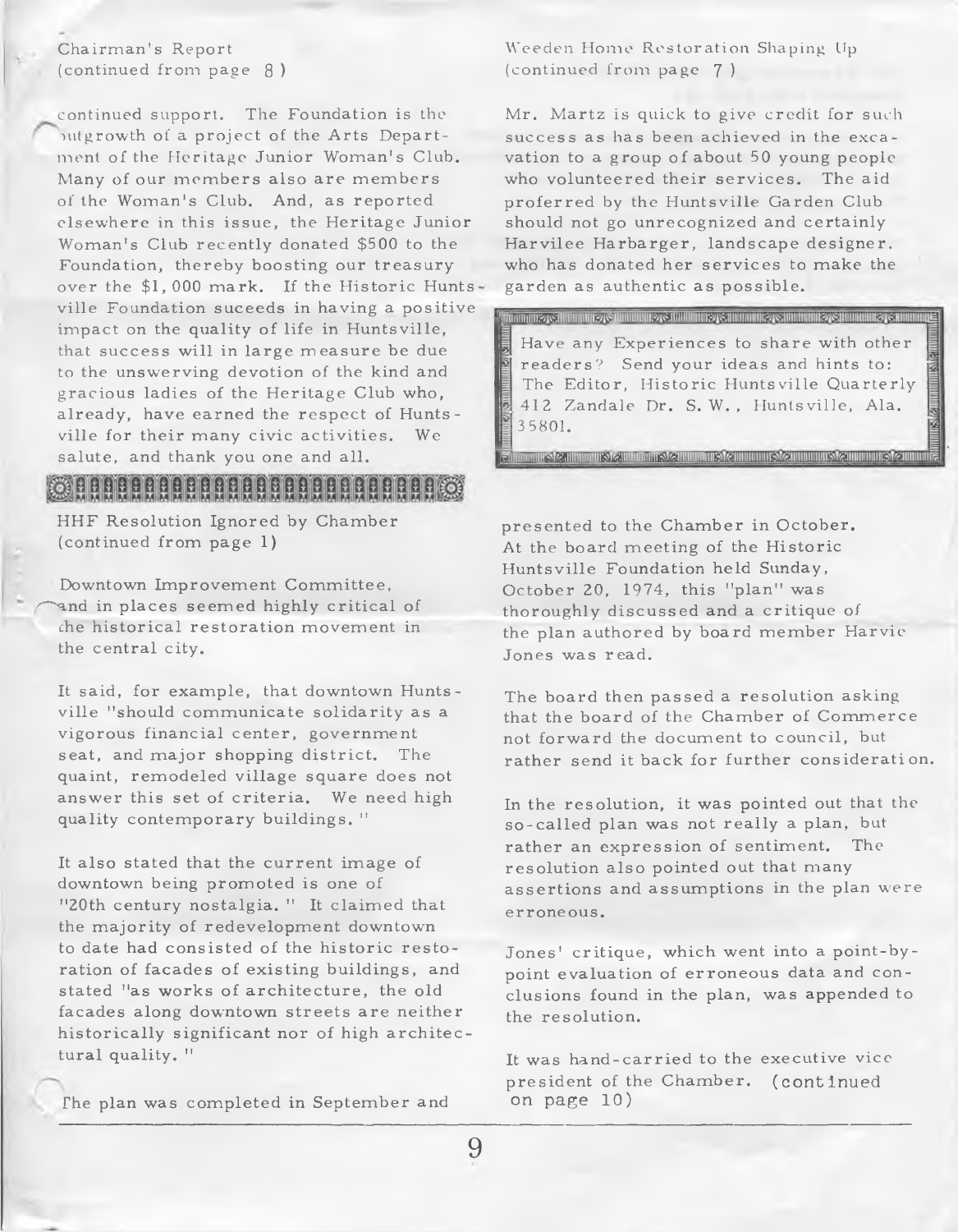HHF Resolution Ignored by Chamber  $(continued from page 9)$ 

When the plan was brought before the Chamber in its November meeting, however, no mention of the resolution by the Historic Huntsville Foundation was made.

The Chamber's board subsequently approved the plan and sent it on to the council. Nothing has been heard of it since.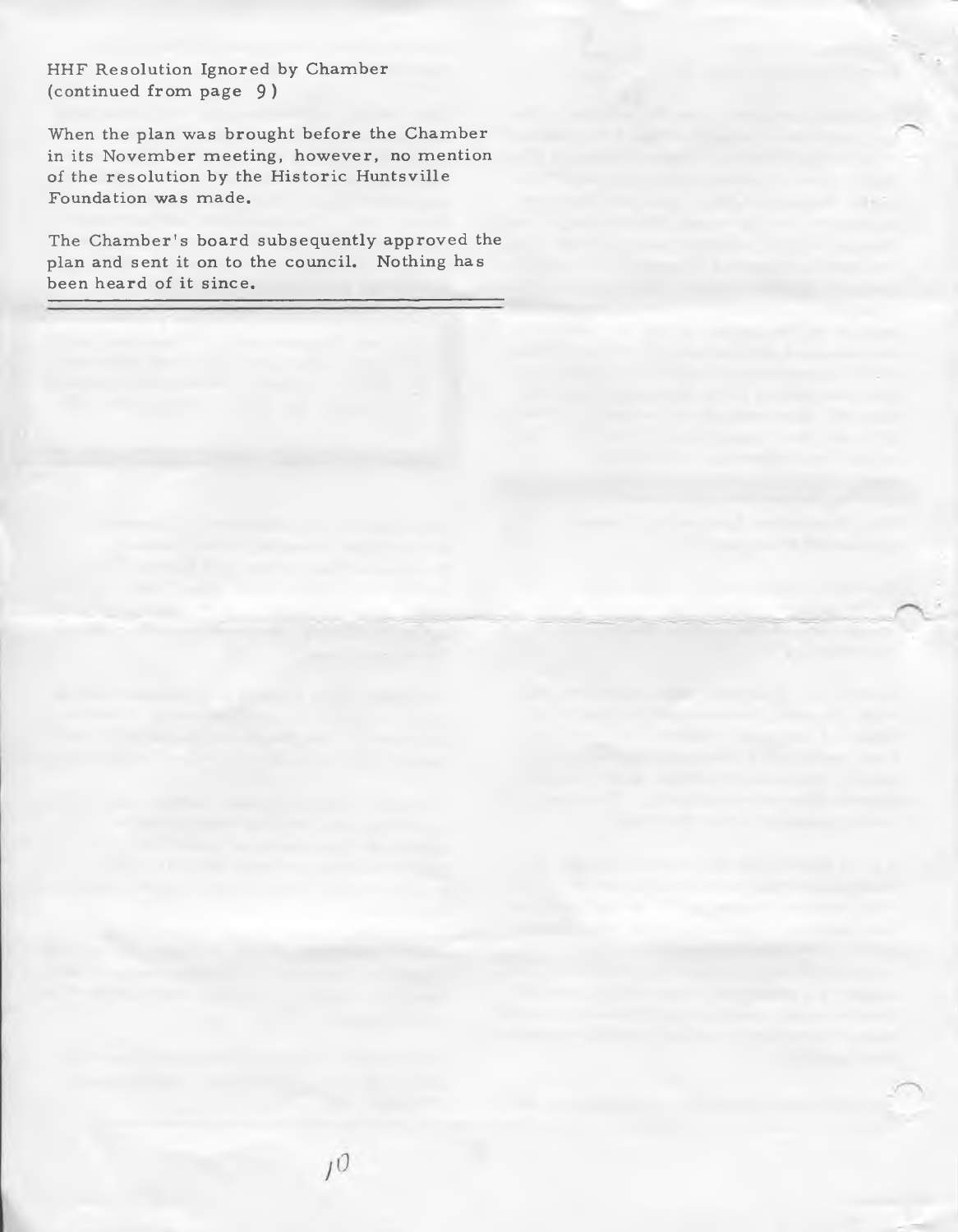